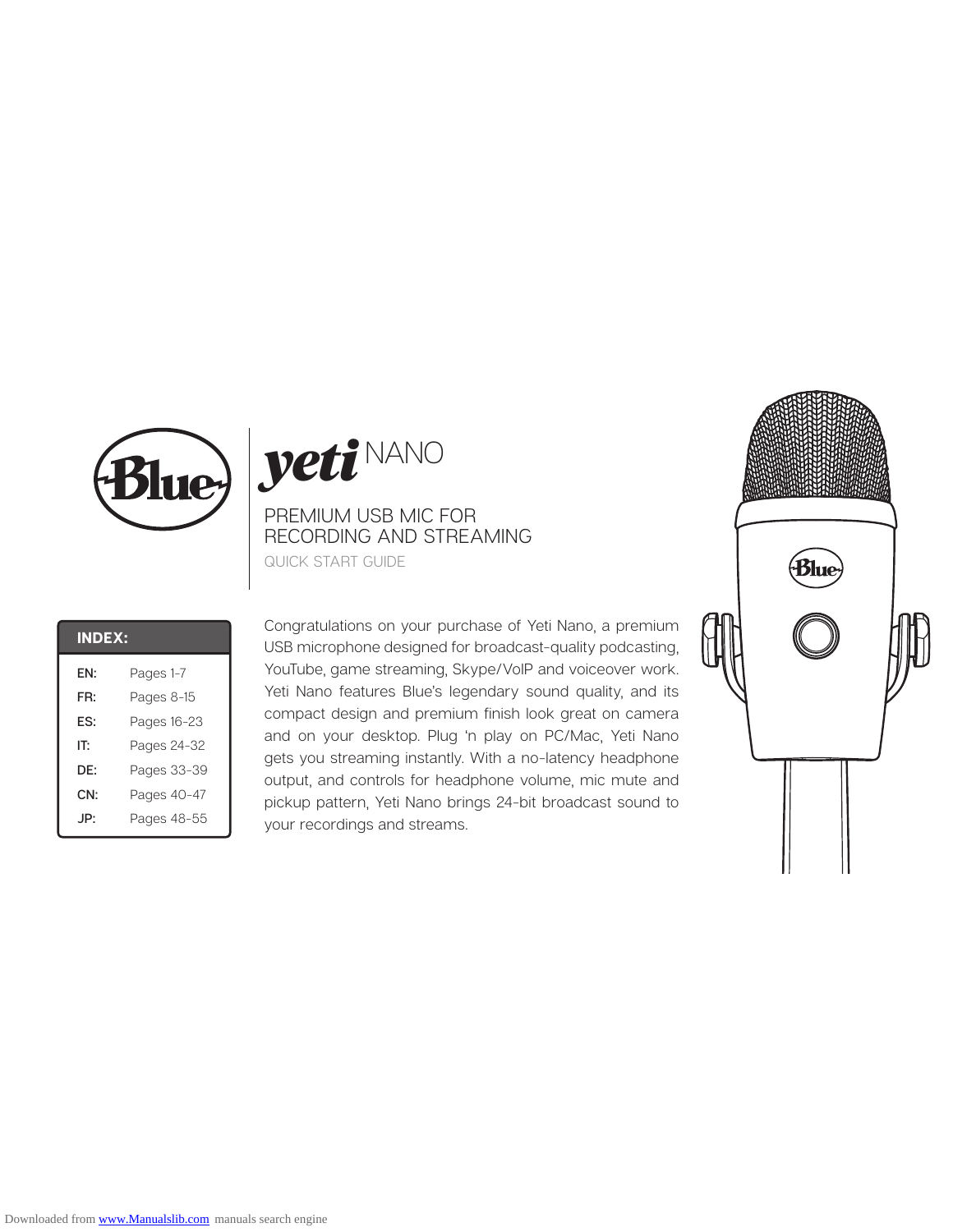# GETTING STARTED WITH YETI NANO

After unpacking your Yeti Nano, rotate the microphone 180 degrees so that the Blue logo and headphone volume control are facing you. Adjust the microphone to your desired angle, then tighten the set-screws on the left and right of the base. Connect Yeti Nano to your computer with the supplied USB cable—the headphone volume button will light up, indicating power has reached the mic.

Yeti Nano is a side-address microphone, which means you should speak, sing, and play into the front (not top) of the microphone while facing the Blue logo. Now you can start recording and streaming in stunning audio quality.



**2**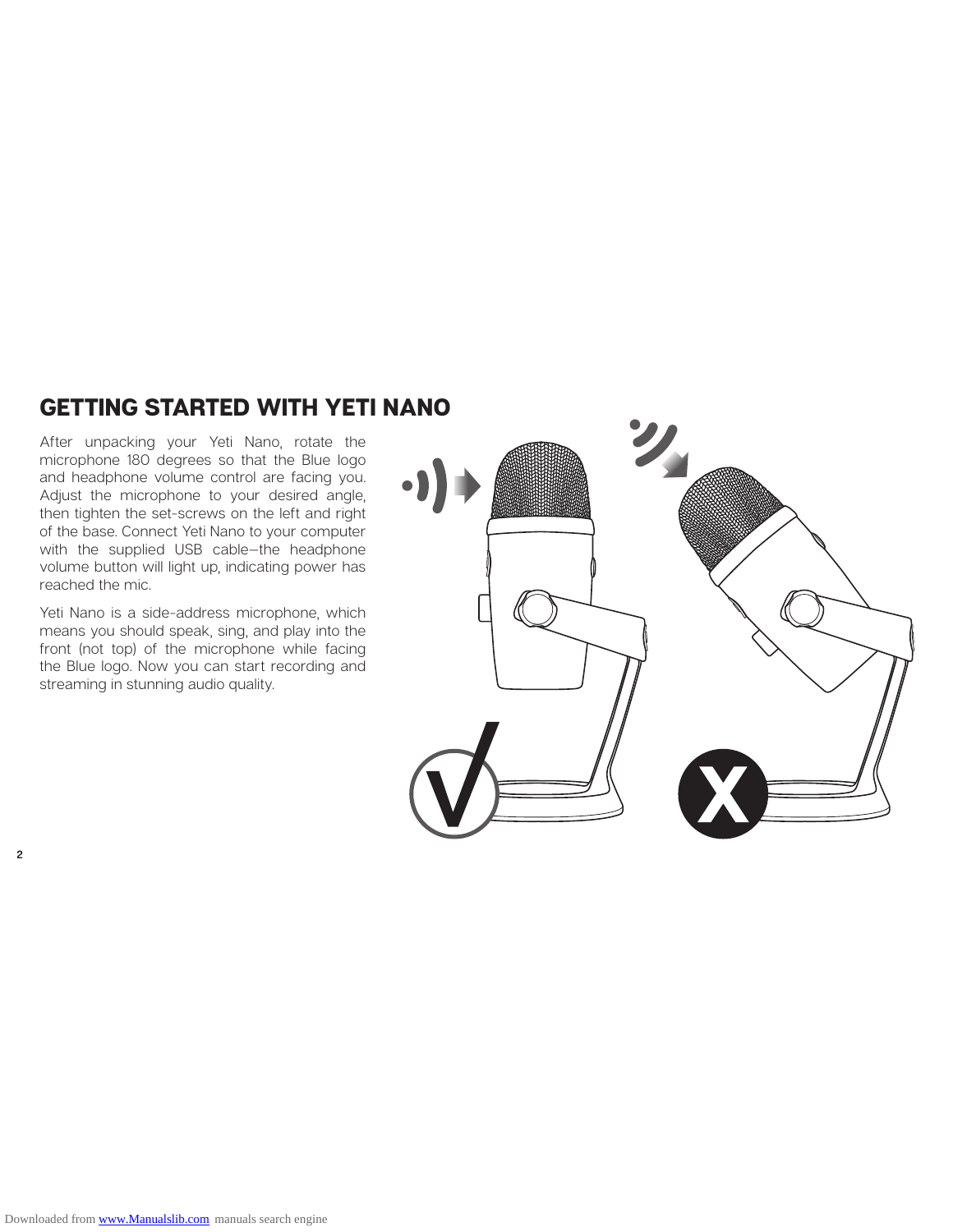#### USING YETI NANO WITH PC (WINDOWS 7, 8.1, or 10)

- 1. Connect to your PC using the provided USB cable.
- 2. From the Start menu, select the Control Panel.
- 3. From the Control Panel, select the Sound icon.
- 4. Click the Recording tab and select Yeti Nano.
- **5.** Click the Playback tab and select Yeti Nano.

### USING YETI NANO WITH MAC (macOS 10.10 or higher)

- 1. Connect to your Mac using the provided USB cable.
- 2. Open System Preferences & select the Sound icon.
- **3.** Click the Input tab and select Yeti Nano.
- 4. Click Output tab and select Yeti Nano.
- **5.** From this screen, set the Output volume to 100%.

## SOFTWARE SETUP

Whatever your favorite software is—Audacity, GarageBand, iMovie, Ableton, Skype, you name it—Yeti Nano will produce amazing results. Simply plug the mic into your Mac or PC, select Yeti Nano as your recording input within your selected software, and start recording—no drivers required. It's that easy.

For game streamers, Yeti Nano is compatible with most popular live streaming software programs including Discord, Open Broadcaster Software (OBS), XSplit, Gameshow and more.

*Please see bluedesigns.com for more details.*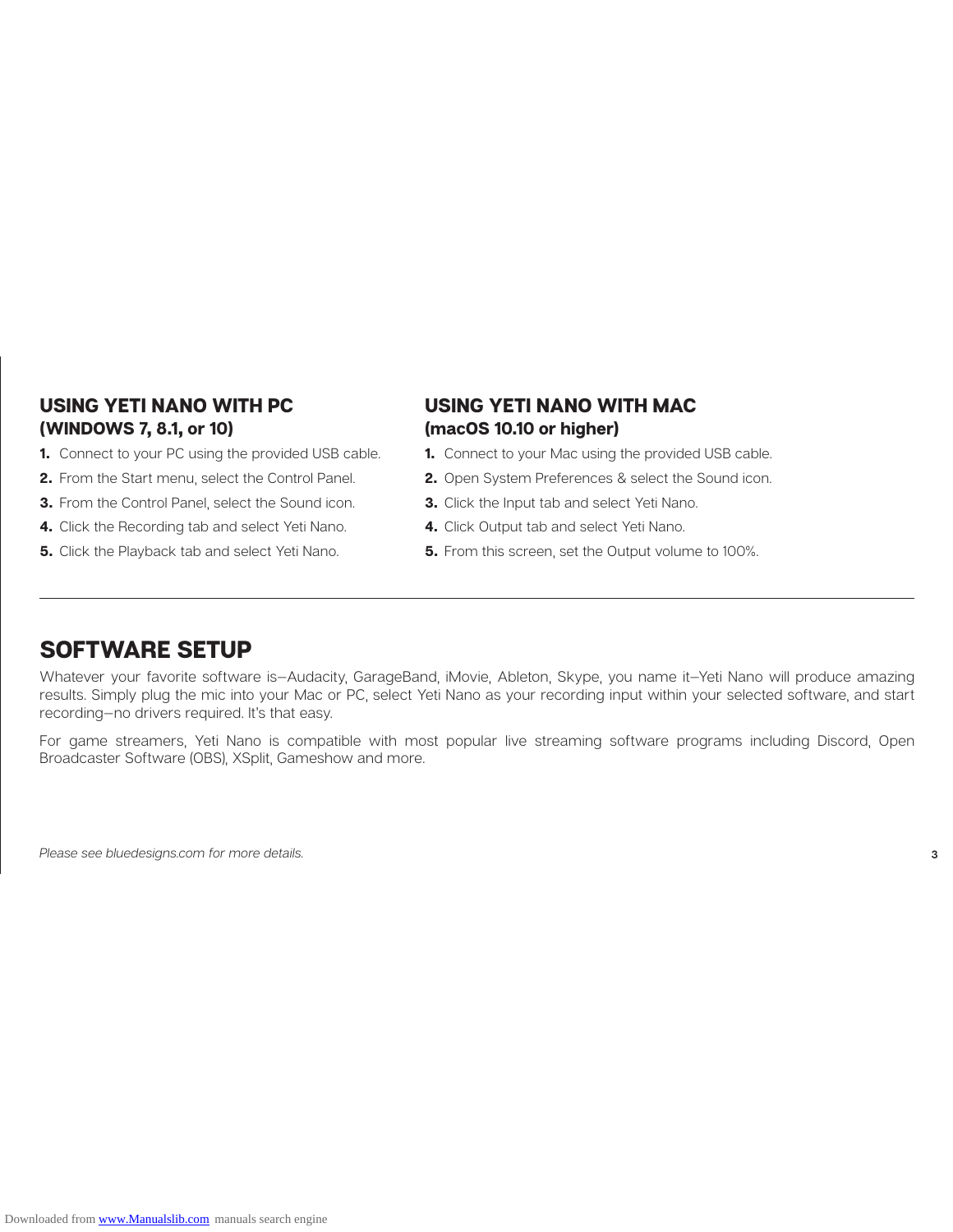

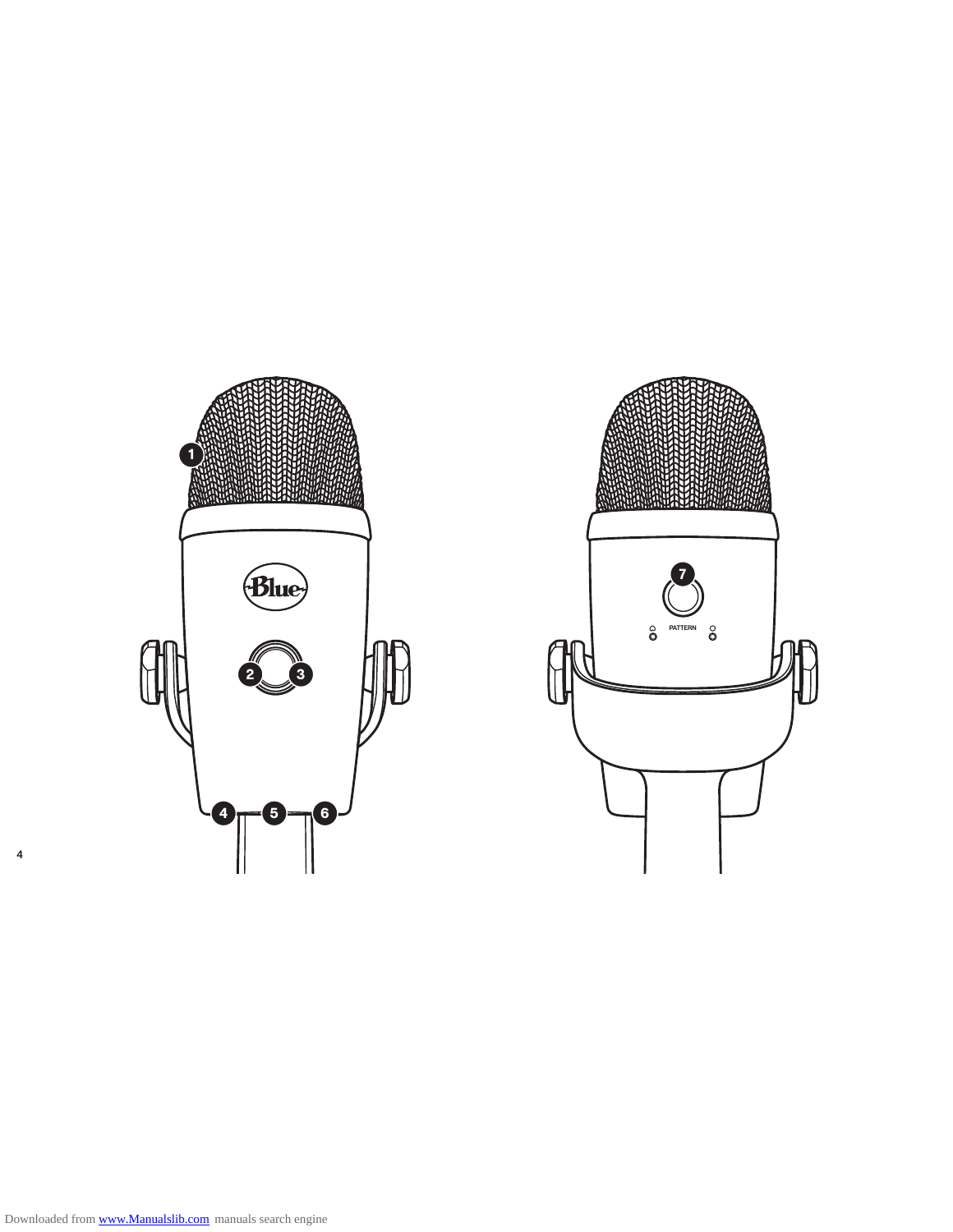# GETTING TO KNOW YOUR YETI NANO

|   | <b>O DUAL CAPSULE ARRAY</b>       | Two condenser capsules enable great sound for recording and streaming.                                                                                                                                                                                                                                                                                                                            |
|---|-----------------------------------|---------------------------------------------------------------------------------------------------------------------------------------------------------------------------------------------------------------------------------------------------------------------------------------------------------------------------------------------------------------------------------------------------|
|   | <b>@ HEADPHONE VOLUME CONTROL</b> | Easily adjust Yeti Nano's headphone output by turning the volume knob.                                                                                                                                                                                                                                                                                                                            |
|   | <b>6</b> MUTE BUTTON              | Press the headphone volume button to mute/unmute.<br>The LED will be red when muted and green when active.                                                                                                                                                                                                                                                                                        |
|   | <b>4 HEADPHONE OUTPUT</b>         | Yeti Nano includes a standard 1/8" (3.5mm) headphone jack for monitoring and<br>playback. Use Yeti Nano's headphone output to monitor your microphone<br>recording in real time, without latency delays.                                                                                                                                                                                          |
| 6 | <b>THREAD MOUNT</b>               | If you would like to mount your Yeti Nano to a standard microphone studio mount,<br>remove Yeti Nano from the included desk stand, attach the included stand adapter,<br>and thread in a standard threaded mount. For broadcast applications, we recommend<br>Blue's Compass desktop boom arm. To isolate Yeti Nano from noise, movement and<br>ambient vibration, add the Radius III shockmount. |
|   | <b>O</b> USB CONNECTION           | Yeti Nano connects to your computer with one simple USB cable.                                                                                                                                                                                                                                                                                                                                    |
|   | <b>2</b> PATTERN SELECTION        | Toggle between Yeti Nano's two pattern settings (cardioid and omnidirectional)<br>by pressing the pattern selector button on the back of the mic.                                                                                                                                                                                                                                                 |

**5**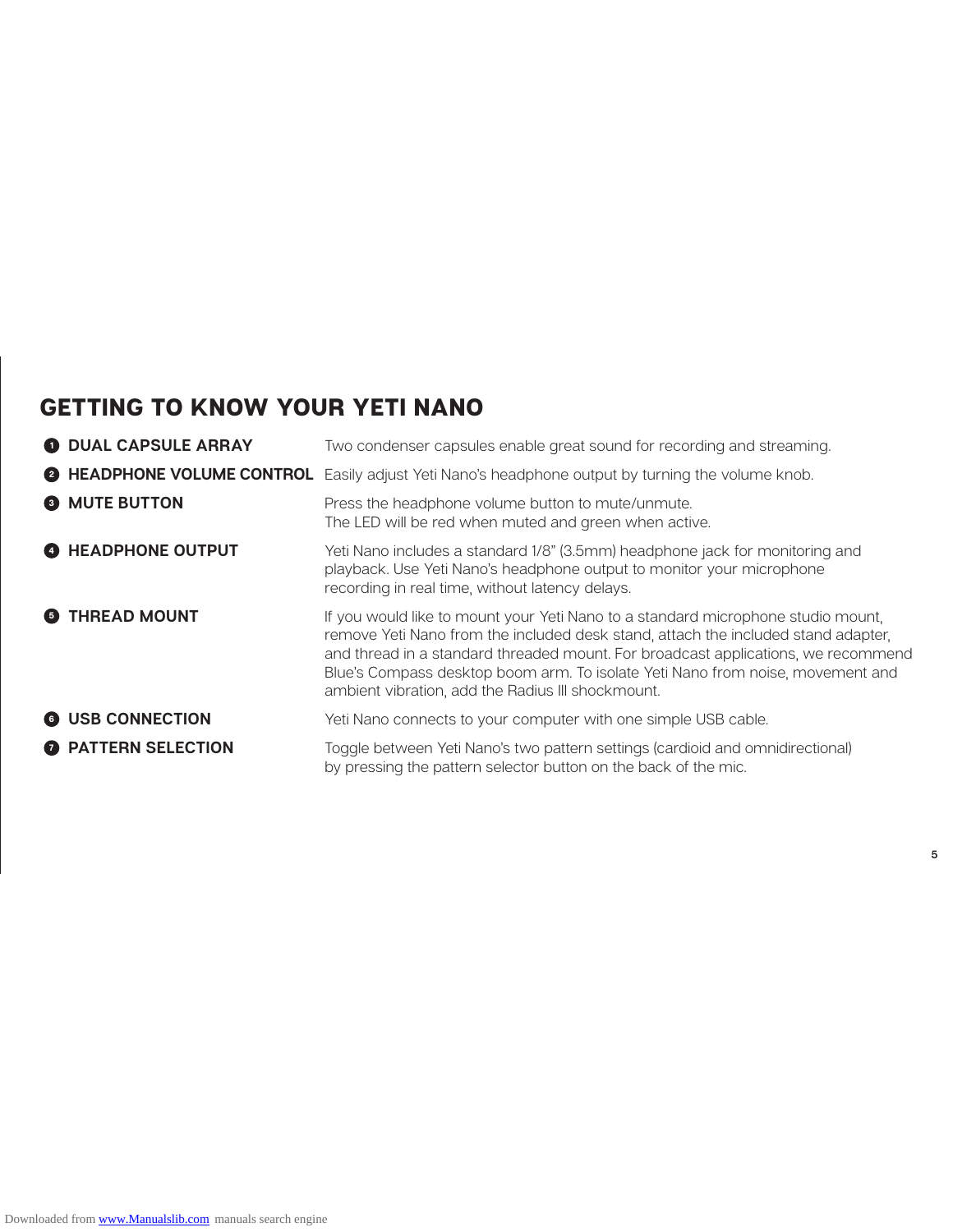# SWITCHABLE POLAR PATTERNS



## CARDIOID

Perfect for podcasts, game streaming, vocal performances, voiceovers and instruments. Cardioid mode records sound sources that are directly in front of the microphone, delivering rich, full-bodied sound.



#### OMNIDIRECTIONAL ------

Picks up sound equally from all around the mic. It's best used in situations when you want to capture the ambience of "being there"—like recording a band's live performance, a multi-person podcast or a conference call.



## FREQUENCY RESPONSE POLAR PATTERN

These charts are a starting point for the sound provided. How the microphone reacts in a particular application will differ depending on sound source, orientation and distance from sound source, room acoustics and other factors. For more tips on miking and recording techniques, check out *bluedesigns.com*.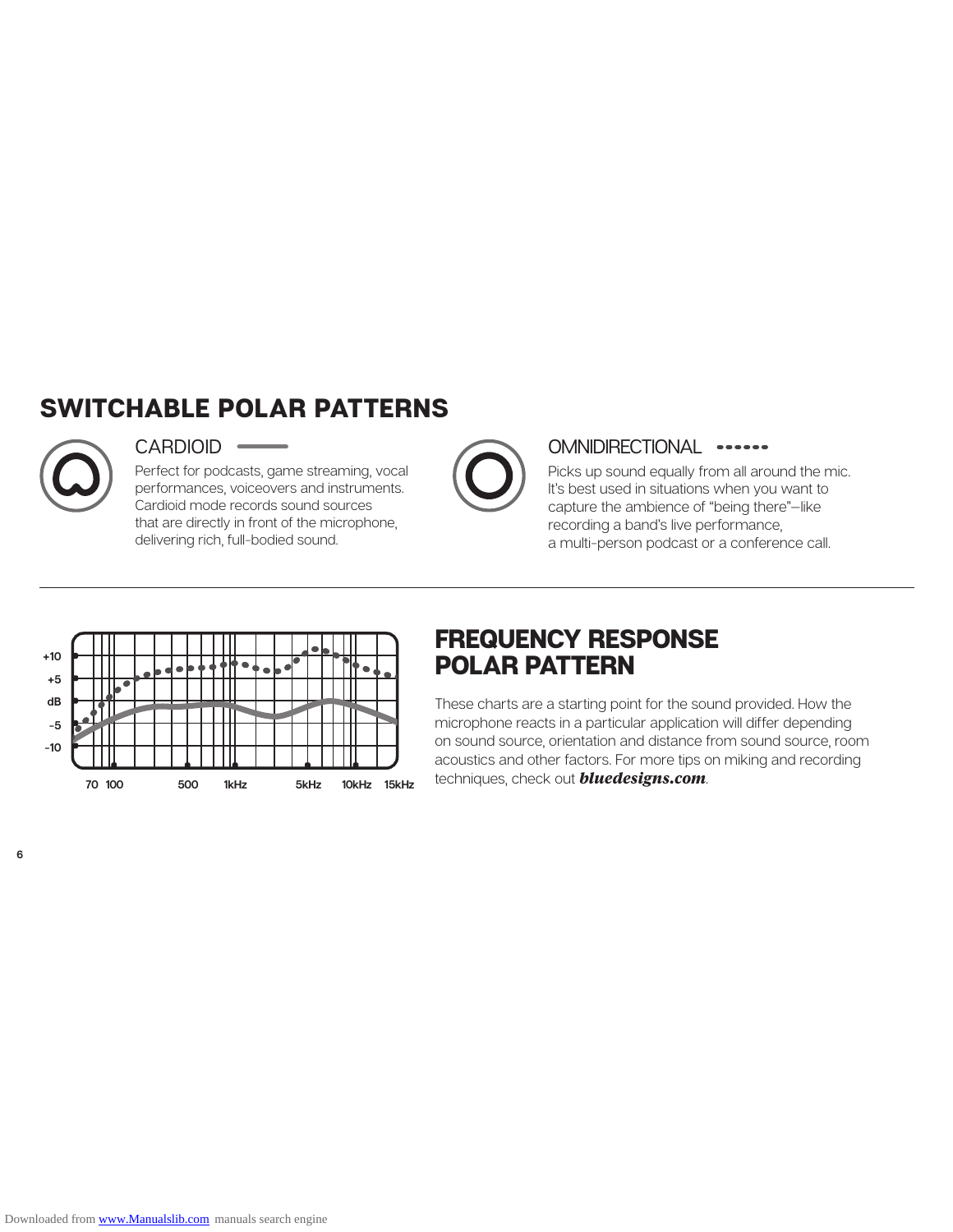## YETI NANO SPECIFICATIONS SYSTEM REQUIREMENTS

#### **• MICROPHONE**

**Power Required/Consumption:** 5V 50.5mA (maximum) **Sample Rates:** 32kHz, 44.1kHz, and 48kHz **Bit Rate:** 16bit and 24bit **Capsules:** 2 Blue-proprietary 14mm condenser capsules **Polar Patterns:** Cardioid, Omnidirectional **Frequency Response:** 20Hz - 20kHz **Sensitivity:** -37dB (1kHz, 1Pa, 0dB=1Va/Pa) **Max SPL: 110dB**

#### **HEADPHONE AMPLIFIER**

**Impedance:** >13 ohms **Power Output (RMS):** 58mWrms per channel (R Load = 16 ohms) **THD:** < 0.1% **Frequency Response:** 20Hz – 20kHz **Signal to Noise: 100dB (A weighted)** 

#### **DIMENSIONS - MIC WITH STAND**

**L =** 4.29" (10.9cm) **W =** 3.78" (9.6cm) **H =** 8.31" (21.1cm) **Weight =** 1.39lbs (0.63kg)

#### WINDOWS Windows 7, 8.1, 10

MACINTOSH macOS (10.10 or higher)

USB 1.1/2.0/3.0\* USB 1.1/2.0/3.0\*

WARRANTY

**For best performance, plug Yeti Nano directly into your computer's USB port.**  *\*Please see bluedesigns.com for more* details **Avoid using a USB hub.**

Blue Microphones warrants its hardware product against defects in materials and workmanship for a period of TWO (2) YEARS from the date of original retail purchase, provided the purchase was made from an authorized Blue Microphones dealer. This warranty is void if the equipment is altered, misused, mishandled, disassembled, maladjusted, suffers excessive wear, or is serviced by any parties not authorized by Blue Microphones. The warranty does not include transportation costs incurred because of the need for service unless arranged for in advance. Blue Microphones reserves the right to make changes in design and improve upon

its products without obligation to install these improvements in any of its products previously manufactured. For warranty service or for a copy of Blue's Warranty Policy including a complete list of exclusions and limitations, contact Blue at 818-879-5200. In keeping with our policy of continued product improvement, Baltic Latvian Universal Electronics (BLUE) reserves the right to alter specifications without prior notice. *www.bluedesigns.com*



Designed in USA. Made in China.